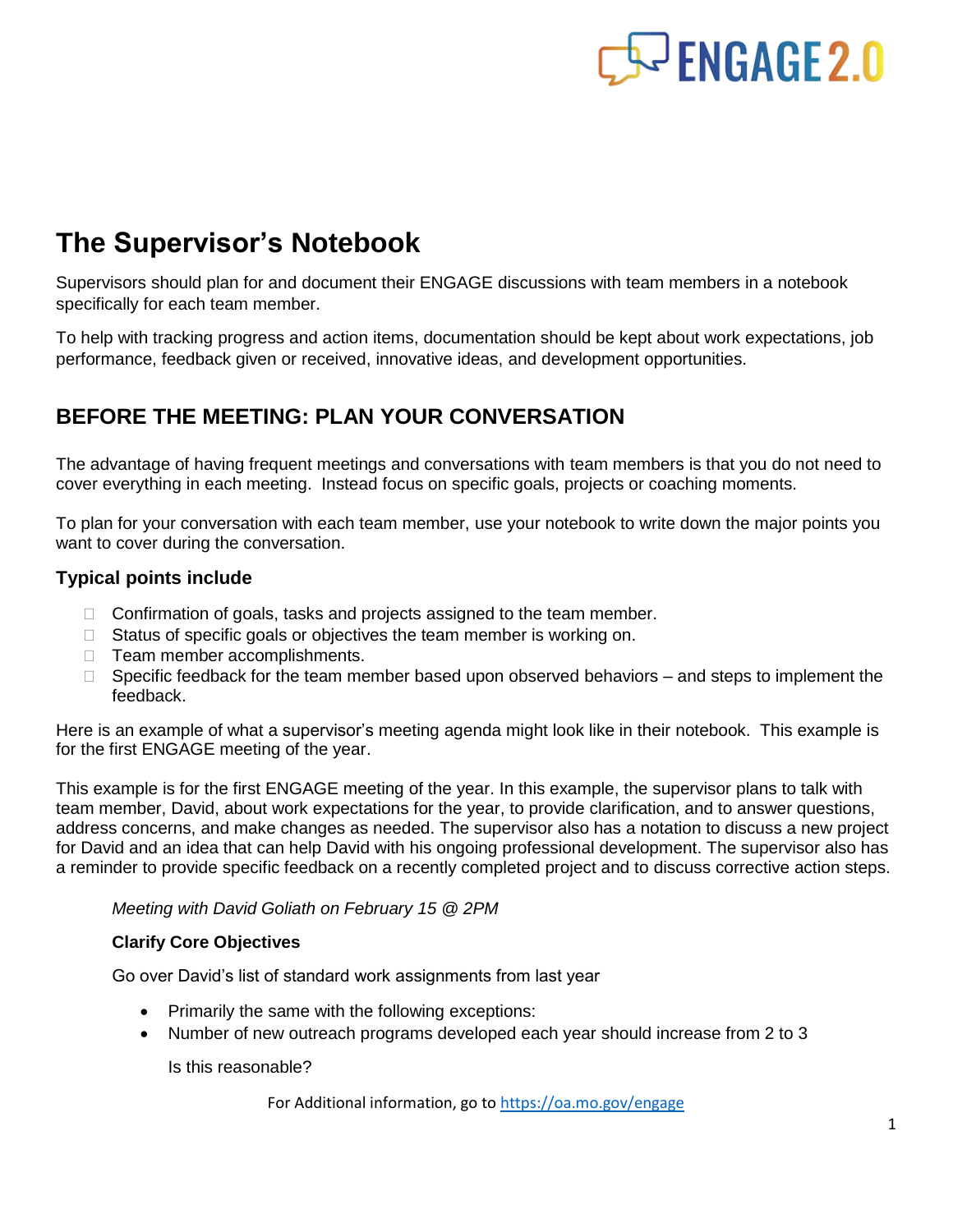# $\sim$  ENGAGE 2.0

- Submit quarterly training schedule two months prior to the beginning of the next quarter instead of six weeks. Six weeks doesn't give us enough time to review and finalize.
- Do any other objectives need to be changed or updated/why?

#### **New Projects**

Ask David to work with Ann to come up with five ways to increase agency interest in our new Employee Recognition website. Submit ideas for my review by March 30. Implement at least two ideas by May 1.

#### **Development Areas**

It would help David to develop his customer relations skills. Discuss working more with contractors and customers to finalize specific requests for services (deliverables, contracts, follow-up). We can pair-up on the next request. Then David can solo with minimal oversight.

#### **Feedback**

The rollout of the new Leading Today webinar went well. The content was useful and relevant. David's research and attention to detail paid off! There were connection problems though. Three people couldn't log-on and complained. Two people said they weren't sure how to use the chat pods. Some of this could have been avoided. Discuss steps to correct this.

What feedback do you have for me – how can I help?

#### **Questions?**

### **DURING THE CONVERSATION: TAKE NOTES**

Use the notebook to capture important points along the way as the conversation progresses.

Examples of notes may include:

- □ Confirmation of specific expectations discussed in the meeting.
- $\Box$  Agreed-upon goals resulting from the conversation.
- $\Box$  Examples of positive or poor job performance.
- $\Box$  The team member's response to specific feedback you provided about their job performance.
- $\Box$  Feedback received from the team member about the supervisor's leadership, communication style, specific ways to help the team member, and other concerns or observations.
- $\Box$  Questions or requests from the team member you need to follow-up on prior to the next meeting.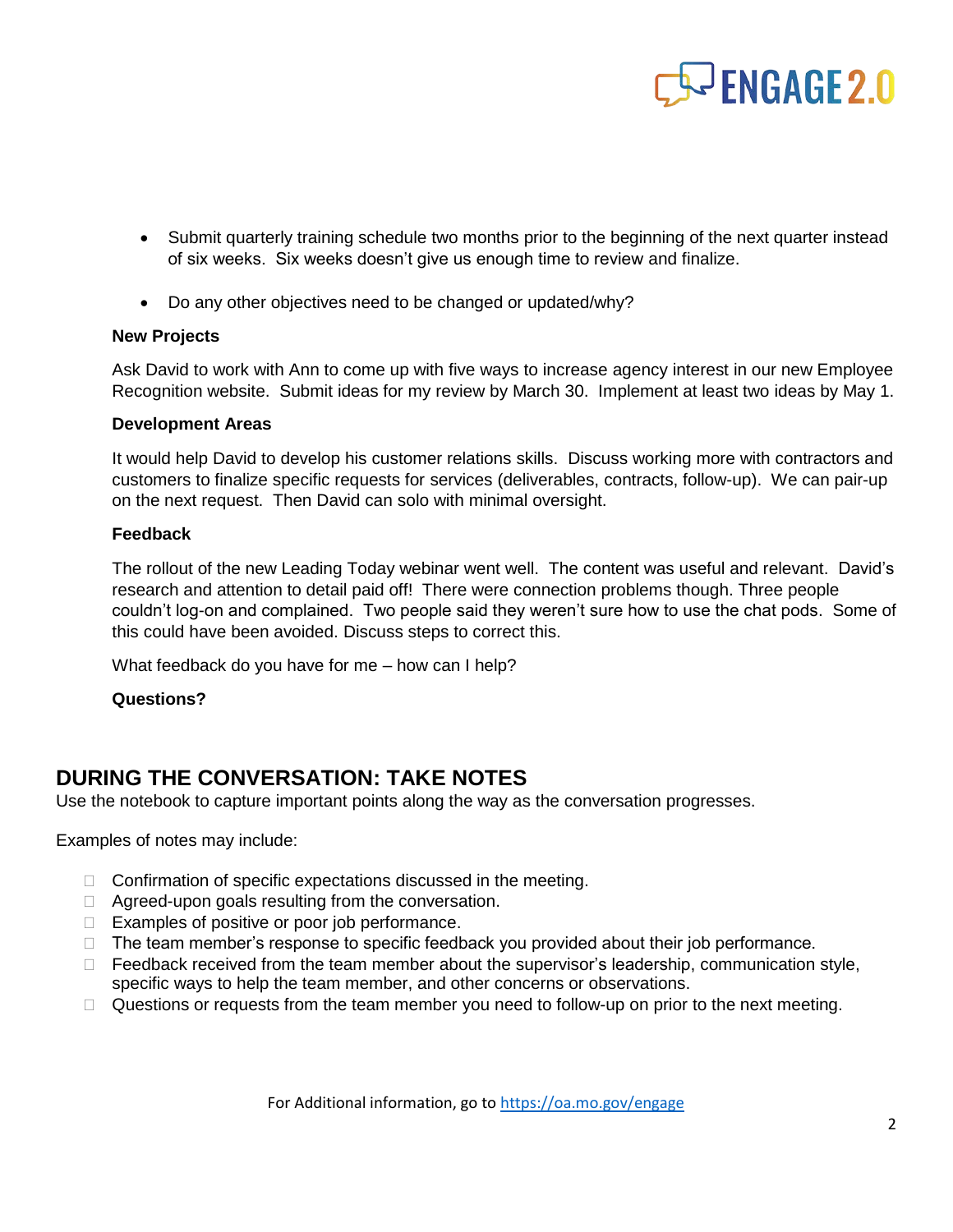

#### **AS THE MEETING CONCLUDES: REVIEW YOUR NOTES**

Make sure that both you and the team member have written down pertinent information. Refer back to your notebook to summarize key points with the team member.

This will help to:

- $\Box$  Remind you and the team member of any action items.
- $\Box$  Provide another opportunity to clarify or answer questions.
- □ Reinforce mutual coaching or feedback received.

Each supervisor will need to take or make notes in a manner that works best for him or her, the team member and the circumstance. Here is one example of what a supervisor's notebook with notes from a meeting might look like.

A reminder of what transpired during the meeting and specific follow- up the supervisor should provide after the meeting.

"David had concerns about increasing the number of new outreach programs. Webinars are okay, but if it's a full day class, he's worried he has too much on his plate. We agreed to keep the number at 3, and to discuss progress on this more often to stay on track or revise if necessary."

"David mentioned that it's easier to remember items for his weekly status report if it's completed on Friday instead of waiting until Monday. We agreed to make the change."

"David said that he stopped by several times to review content on his new webinar but I wasn't available. I told David that devoting time for this is important, and shouldn't be left up to chance. We both agreed to start scheduling meetings for this on Outlook."

"David plans to ask internal staff to help him test the log-on, chat pods, and general run-through for his webinar to avoid trouble spots. We agreed this would occur within 2 weeks, and then again with each new webinar."

"David asked about attending the regional conference this year. I asked him to check on dates and cost so we can discuss it at our next meeting."

#### **My To-Do's**

"Make changes to David's core work assignment and copy David."

"Schedule a meeting with David and Ann next week to kick-start their work on the Employee Recognition website."

REMEMBER: What you write down about each team member in your notebook should be clear, free from bias, and an accurate reflection of the conversation.

For Additional information, go to<https://oa.mo.gov/engage>